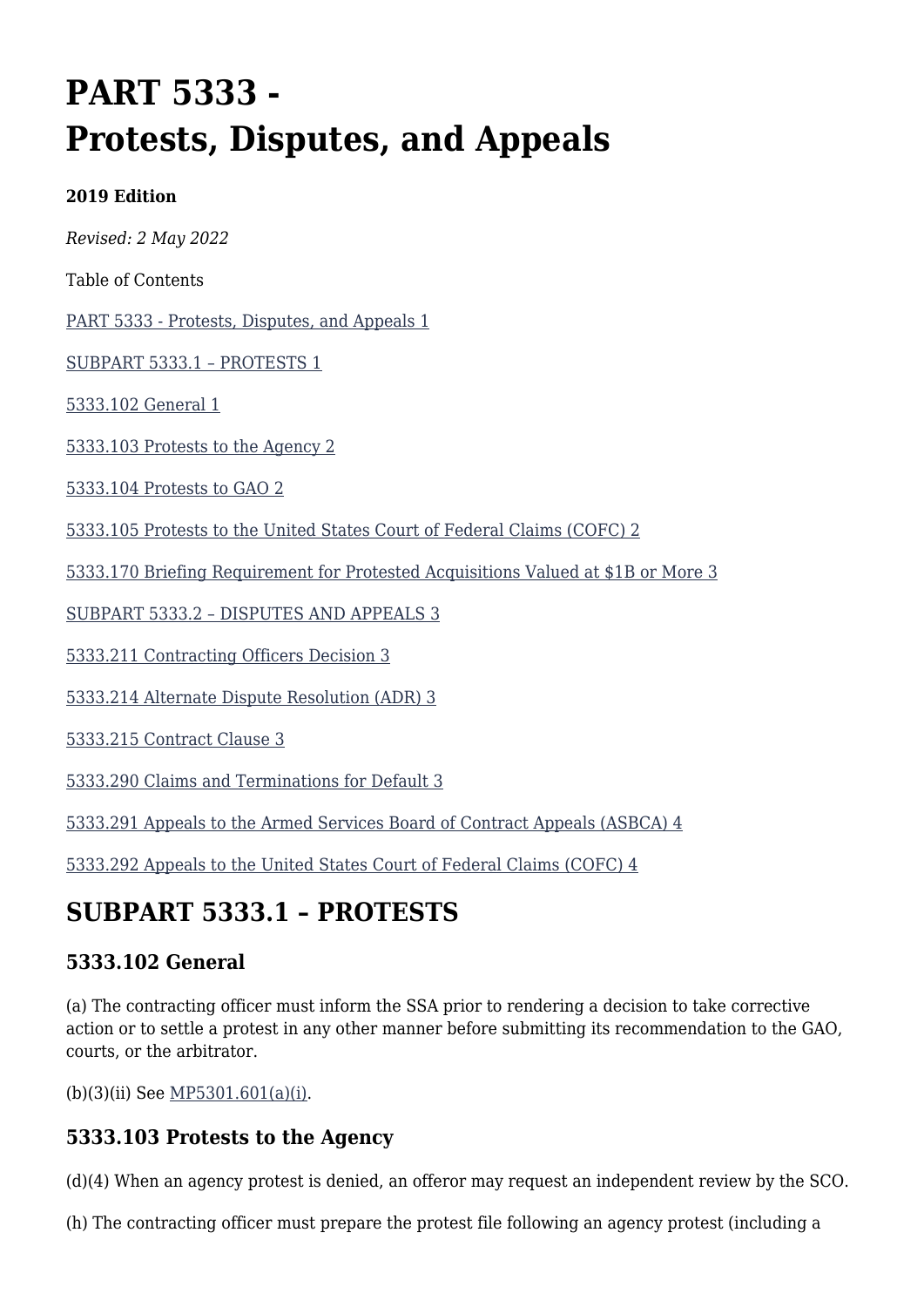protest of a non-appropriated funds procurement) regardless of the level at which the protest is filed. The contracting officer must request guidance from [SAF/AQC](mailto:SAF.AQ.SAF-AQC.Workflow@us.af.mil) for any protest likely to generate significant Congressional interest. The decision to deny a protest must be made at a level no lower than that at which the protest was filed. Protests may be sustained at any level in the review process, with the concurrence of the cognizant legal office.

### **5333.104 Protests to GAO**

(a) The Air Force Commercial Litigation Field Support Center ([AF/JACQ\)](mailto:AF.JACQ.ContractLaw.FieldSupportCntr.Mbx@us.af.mil) serves as agency counsel before the GAO and defends Air Force interests (see [MP5333.104](https://origin-www.acquisition.gov/%5Brp:link:affars-mp-AFFARS-MP_PART-mp_5333.104%5D))**.**

(b) *Protests before award*

(1) Forward the determination and finding through the SCO to [AF/JACQ](mailto:AF.JACQ.ContractLaw.FieldSupportCntr.Mbx@us.af.mil) and, for approval, to [SAF/AQC](mailto:SAF.AQ.SAF-AQC.Workflow@us.af.mil) within seven days of the protest notification to SAF/AQC (see [MP5301.601\(a\)\(i\)](https://origin-www.acquisition.gov/%5Brp:link:affars-mp-AFFARS-MP_PART-mp_5301.601(a)(i)%5D#p5333104b1)).

(c) *Protests after award*

(2) Forward the determination and finding through the SCO to [AF/JACQ](mailto:AF.JACQ.ContractLaw.FieldSupportCntr.Mbx@us.af.mil) and, for approval, to [SAF/AQC](mailto:SAF.AQ.SAF-AQC.Workflow@us.af.mil) within seven days of the protest notification to SAF/AQC (see [MP5301.601\(a\)\(i\)](https://origin-www.acquisition.gov/%5Brp:link:affars-mp-AFFARS-MP_PART-mp_5301.601(a)(i)%5D#p5333104c2)).

(g) *Notice to GAO*

Forward the report through the SCO to [AF/JACQ](mailto:AF.JACQ.ContractLaw.FieldSupportCntr.Mbx@us.af.mil) and to [SAF/AQC](mailto:SAF.AQ.SAF-AQC.Workflow@us.af.mil) for signature and submission to GAO within fifty-five days of date of receipt of the GAO recommendations (see [MP5301.601\(a\)\(i\)](https://origin-www.acquisition.gov/%5Brp:link:affars-mp-AFFARS-MP_PART-mp_5301.601(a)(i)%5D#p5333104g)).

### **5333.105 Protests to the United States Court of Federal Claims (COFC)**

The Air Force Commercial Litigation Field Support Center (AF/JACQ) serves as the Air Force agency counsel to the Department of Justice (DoJ) for protests at the COFC and assists the assigned DoJ attorney in defending Air Force interests. The contracting officer must inform [AF/JACQ](mailto:AF.JACQ.ContractLaw.FieldSupportCntr.Mbx@us.af.mil) of any notice of protest at the COFC and provide support as requested by AF/JACQ. The contracting officer must also notify the SCO and its supporting legal office/local attorney who provides contract law advice.

### **5333.170 Briefing Requirement for Protested Acquisitions Valued at \$1B or More**

Within seven (7) days of the filing of the protest, forward the briefing slide deck through the SCO to [AF/JACQ](mailto:AF.JACQ.ContractLaw.FieldSupportCntr.Mbx@us.af.mil) and to [SAF/AQC](mailto:SAF.AQ.SAF-AQC.Workflow@us.af.mil) *for review and processing to OUSD(A&S)/DPC.*

## **SUBPART 5333.2 – DISPUTES AND APPEALS**

### **5333.211 Contracting Officers Decision**

See the tailorable [Contracting Officers Final Decision](https://usaf.dps.mil/sites/AFCC/KnowledgeCenter/contracting_templates/CO_final_decision_on_claim_dispute.pdf) template.

### **5333.214 Alternate Dispute Resolution (ADR)**

(a) For ACAT I and II programs, the contracting officer must establish an agreement between the Government and the contractor, such as a memorandum of understanding, that outlines the intent of the parties with respect to the use of ADR. Contracting officers must consider establishing ADR agreements for other programs and acquisitions.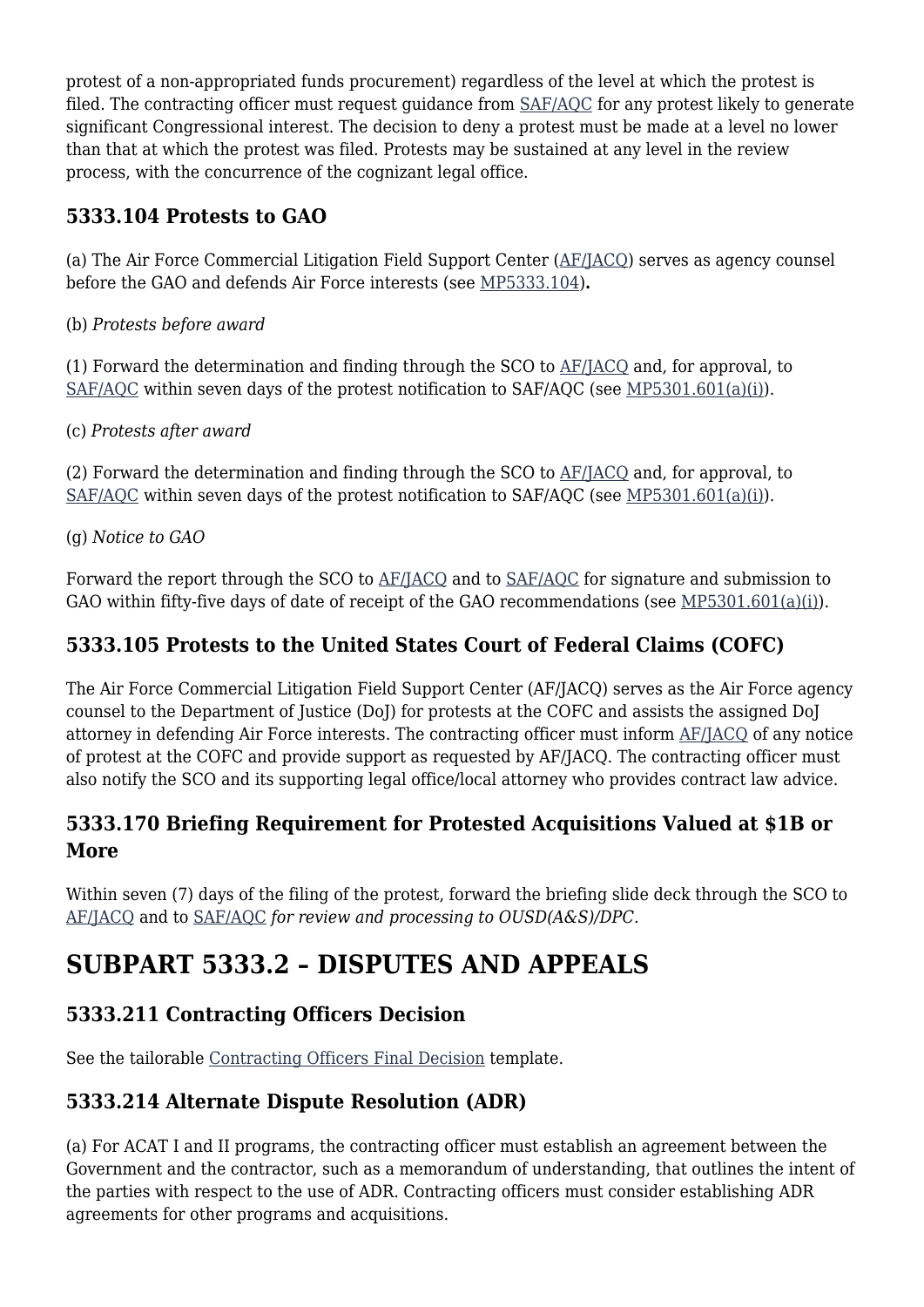(c) The acquisition team must use ADR to the maximum extent practicable (see [AFPD 51-12,](http://static.e-publishing.af.mil/production/1/af_a3_5/publication/afpd51-12/afpd51-12.pdf) *Alternate Disputes Resolution*). ADR must also be used to resolve protests to the maximum extent practicable. The acquisition team must attempt to use ADR prior to the commencement of litigation once unassisted negotiations have reached an impasse. Further, ADR must be offered in litigation, unless one of the exceptions in  $5$  U.S.C.  $572(b)$  applies or the policy set forth by Deputy General Counsel (Contractor Responsibility & Conflict Resolution [\(SAF/GCR\)](mailto:SAF.GCR.Workflow@us.af.mil)) indicates that ADR is not appropriate.

### **5333.215 Contract Clause**

(3) See [MP5301.601\(a\)\(i\).](https://origin-www.acquisition.gov/%5Brp:link:affars-mp-AFFARS-MP_PART-mp_5301.601(a)(i)%5D#p53332153)

### **5333.290 Claims and Terminations for Default**

(a) If a contractor submits an uncertified claim exceeding \$100,000, the contracting officer must notify the contractor, in writing, of its failure to certify as required by the Contract Disputes statute [\(41 U.S.C. §§ 7101-7109](http://uscode.house.gov/view.xhtml?req=(title:41%20chapter:71%20edition:prelim)%20OR%20(granuleid:USC-prelim-title41-chapter71)&f=treesort&num=0&edition=prelim)). The notice must state that a final decision will not be issued until the claim is certified.

(b) Prior to making a final decision on a claim or termination for default (including a termination for cause under FAR Part 12), the contracting officer must refer the proposed final decision to the cognizant legal office for legal advice, ADR suitability, and appropriate dispute resolution strategies. The contracting officer, with the assistance of the cognizant legal office, must seek review by [AF/JACQ](mailto:AF.JACQ.ContractLaw.FieldSupportCntr.Mbx@us.af.mil) of all proposed final decisions. At the same time, the contracting officer must provide [SAF/GCR](mailto:SAF.GCR.Workflow@us.af.mil) with any proposed final decision on a claim involving PEO programs and any proposed final decision on a claim greater than \$500,000. The contracting officer or the referring person must promptly notify [SAF/GCR](mailto:SAF.GCR.Workflow@us.af.mil) and their SCO with all known information relating to any recommended termination for default.

(c) The contracting officer must use ADR to the maximum extent practicable to resolve an Air Force affirmative contract claim (such as defective pricing, liquidated damages, etc.) when unassisted negotiations reach an impasse as determined by the SCO. The contracting officer must provide to [AF/JACQ,](mailto:AF.JACQ.ContractLaw.FieldSupportCntr.Mbx@us.af.mil) with a copy to [SAF/GCR,](mailto:SAF.GCR.Workflow@us.af.mil) any audit or other findings indicating Air Force entitlement to recovery greater than \$500,000 where unassisted negotiations have reached an impasse, in order to develop a dispute resolution strategy. Government claims must be formally asserted [issuance of a Contracting Officer's Final Decision [\(FAR 33.206\)](https://www.acquisition.gov/far/part-33#FAR_33_206)] within 6 years after the accrual of the claim.

### **5333.291 Appeals to the Armed Services Board of Contract Appeals (ASBCA)**

(a) AF/JACQ represents the Air Force in appeals to the ASBCA.

(b) If the contractor files an appeal with the ASBCA, the contracting officer must notify the SCO and forward to [AF/JACQ](mailto:AF.JACQ.ContractLaw.FieldSupportCntr.Mbx@us.af.mil) and the cognizant legal office a copy of any notice of appeal to the ASBCA, along with the envelope in which the notice was received. If the contractor files an appeal with the contracting officer instead of the ASBCA, the contracting officer must immediately notify [AF/JACQ](mailto:AF.JACQ.ContractLaw.FieldSupportCntr.Mbx@us.af.mil) of the date the appeal was received and forward to [AF/JACQ](mailto:AF.JACQ.ContractLaw.FieldSupportCntr.Mbx@us.af.mil) and the cognizant legal office a copy of the appeal and a copy of the envelope in which the appeal was received. The contracting officer must forward the original appeal and envelope to [AF/JACQ,](mailto:AF.JACQ.ContractLaw.FieldSupportCntr.Mbx@us.af.mil) which will then forward the appeal and envelope to the ASBCA, as necessary**.**

(c) The contracting officer must prepare a "Rule 4 file" for any appeal to the ASBCA in accordance with Rule 4 of the ASBCA rules (see [DFARS Appendix A, Part 2](https://www.acquisition.gov/dfars/appendix-%E2%80%94armed-services-board-contract-appeals#id2064F0Q30HS)). The contracting officer must